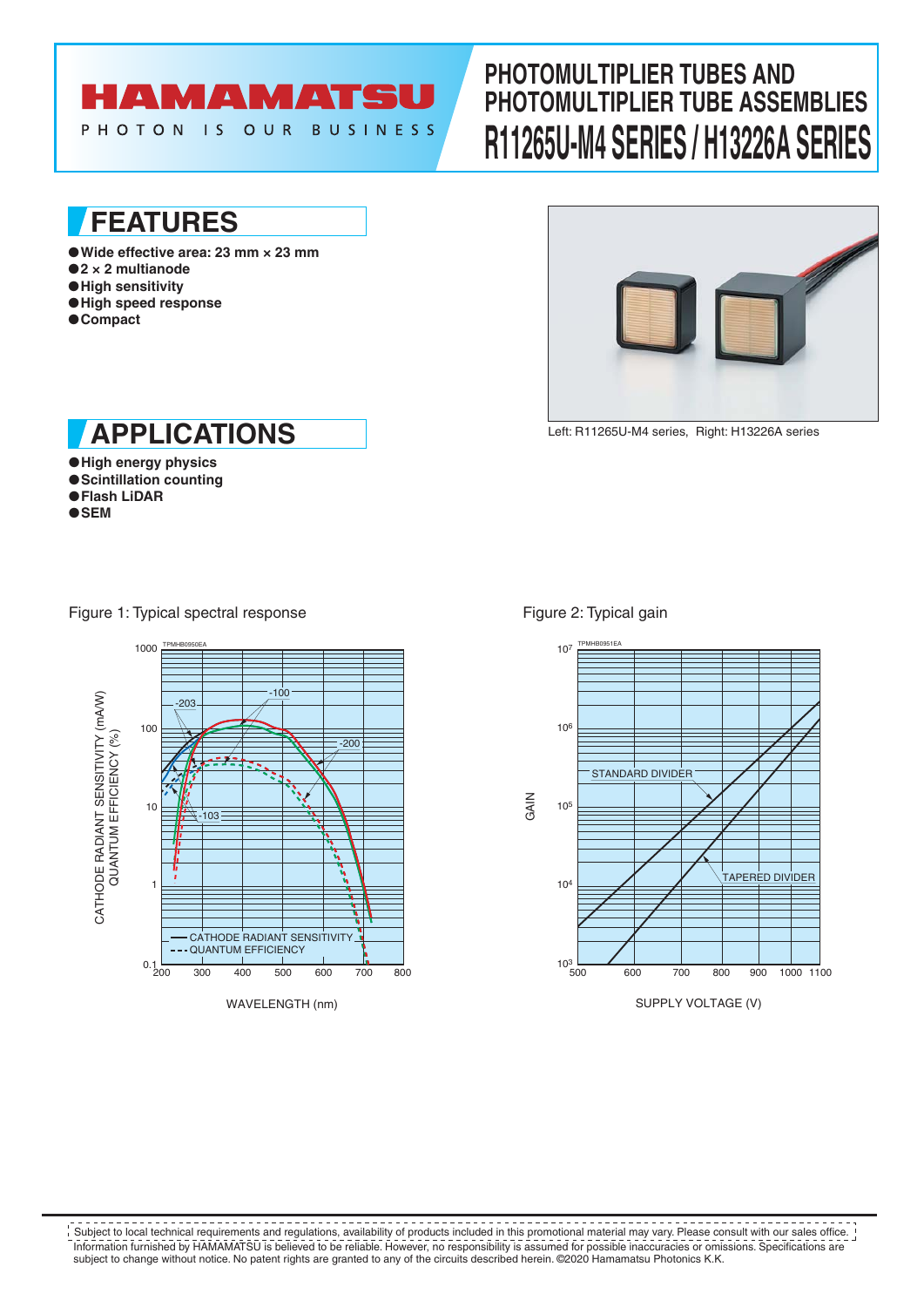## **PHOTOMULTIPLIER TUBES AND PHOTOMULTIPLIER TUBE ASSEMBLIES R11265U-M4 SERIES / H13226A SERIES**

|                | <b>Spectral response</b> | $\circledA$ | $\circledR$                                    | $^{\circ}$ |                                        | <b>Maximum ratings</b>    |                  |      | <b>Cathode characteristics</b>          |                                          |                                    |                |                      |
|----------------|--------------------------|-------------|------------------------------------------------|------------|----------------------------------------|---------------------------|------------------|------|-----------------------------------------|------------------------------------------|------------------------------------|----------------|----------------------|
|                |                          |             | Photo-<br>cathode material<br><b>Imaterial</b> | Window     | <b>Dynode</b><br>structure<br>/ stages | <b>Supply</b>             | <b>Average</b>   |      | <b>Luminous</b>                         | <b>Blue</b>                              | (D)<br>Quntum<br><b>efficiency</b> | (E)<br>Radiant | Anode tol<br>cathode |
| Type No.       | Range                    | <b>Peak</b> |                                                |            |                                        | voltage<br><b>between</b> | anode<br>output  |      |                                         | <b>Sensitivity</b><br>index <sup>-</sup> |                                    |                | supply               |
|                |                          | wavelength  |                                                |            |                                        | anode<br>and              | current          |      |                                         | $(CS 5-58)$                              |                                    |                | voltage              |
|                | (nm)                     | (nm)        |                                                |            |                                        | cathode<br>(V)            | in total<br>(mA) | Min. | Typ.<br>$(\mu A / Im)$ ( $\mu A / Im$ ) | Typ.                                     | Typ.<br>$(\%)$                     | Typ.<br>(mA/W) | (V)                  |
| R11265U-100-M4 | 300 to 650               | 400         | <b>SBA</b>                                     | Κ          | MC/12                                  | 1100                      | 0.1              | 90   | 105                                     | 13.5                                     | 35                                 | 110            | 1000                 |
| R11265U-200-M4 | 300 to 650               | 400         | <b>UBA</b>                                     | K          | MC/12                                  | 1100                      | 0.1              | 110  | 135                                     | 15.5                                     | 43                                 | 130            | 1000                 |
| R11265U-103-M4 | 185 to 650               | 400         | <b>SBA</b>                                     | UV         | MC/12                                  | 1100                      | 0.1              | 90   | 105                                     | 13.5                                     | 35                                 | 110            | 1000                 |
| R11265U-203-M4 | 185 to 650               | 400         | <b>UBA</b>                                     | UV         | MC/12                                  | 1100                      | 0.1              | 110  | 135                                     | 15.5                                     | 43                                 | 130            | 1000                 |
| H13226A-100    | 300 to 650               | 400         | <b>SBA</b>                                     | K          | MC/12                                  | $-1100$                   | 0.018            | 90   | 105                                     | 13.5                                     | 35                                 | 110            | $-1000$              |
| H13226A-200    | 300 to 650               | 400         | <b>UBA</b>                                     | K          | MC/12                                  | $-1100$                   | 0.018            | 110  | 135                                     | 15.5                                     | 43                                 | 130            | $-1000$              |
| H13226A-103    | 185 to 650               | 400         | <b>SBA</b>                                     | UV         | MC/12                                  | $-1100$                   | 0.018            | 90   | 105                                     | 13.5                                     | 35                                 | 110            | $-1000$              |
| H13226A-203    | 185 to 650               | 400         | <b>UBA</b>                                     | UV         | MC/12                                  | $-1100$                   | 0.018            | 110  | 135                                     | 15.5                                     | 43                                 | 130            | $-1000$              |

**NOTE:** A SBA: Super bialkali, UBA: Ultra bialkali

B K: Borosilicate glass, UV: UV glass

C MC: Metal channel

TPMHB0952EA

D Quantum efficiency is measured at the peak wavelength (350 nm).

E Cathode radiant sensitivity is measured at the peak wavelength (400 nm).

### Figure 3: Single photon counting (Example) Figure 4: Anode cross-talk (Example)





SUPPLY VOLTAGE: 1000 V LIGHT SOURCE: TUNGSTEN LAMP WITH BLUE FILTER (UNIFORM DC DRIVEN LIGHT) WAVELENGTH: 420 nm SPOT ILLUMINATION: 11 mm × 11 mm

#### Figure 5: Anode uniformity (Example)



CHANNEL / NUMBER (ch)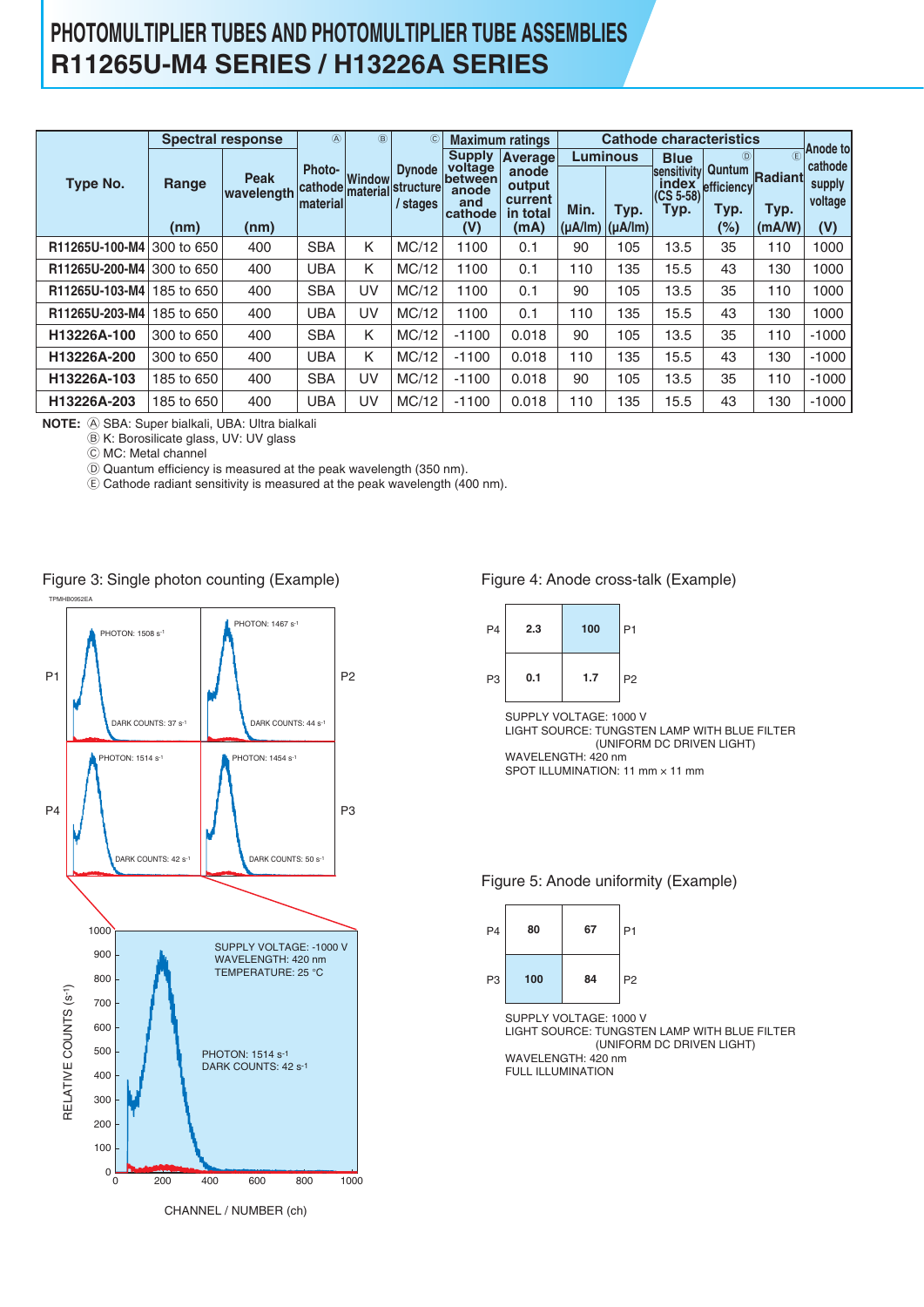

| <b>Anode characteristics</b>                                         |                    |                                             |                               |      |                                        |      |               |                           | <b>Pulse linearity</b> |               |                  |                        |                               |                |   |             |  |  |  |  |             |                |                |
|----------------------------------------------------------------------|--------------------|---------------------------------------------|-------------------------------|------|----------------------------------------|------|---------------|---------------------------|------------------------|---------------|------------------|------------------------|-------------------------------|----------------|---|-------------|--|--|--|--|-------------|----------------|----------------|
| <b>Luminous</b>                                                      |                    |                                             | <b>Dark current</b>           |      | Time response                          |      |               | per channel               | Uniformity<br>between  |               | <b>Operating</b> |                        |                               |                |   |             |  |  |  |  |             |                |                |
|                                                                      |                    | Gain                                        | per channel<br>(After 30 min) |      | <b>Rise</b><br>Transit<br>time<br>time |      | <b>T.T.S.</b> | 2%<br>Deviation Deviation | 5%                     | each<br>anode |                  | ambient<br>temperature | <b>Storage</b><br>temperature | Type No.       |   |             |  |  |  |  |             |                |                |
| Min.                                                                 | Typ.               | Typ.                                        | Max.<br>Typ.                  |      | Typ.                                   | Typ. | Typ.          |                           |                        | Typ. Max.     |                  |                        |                               |                |   |             |  |  |  |  |             |                |                |
| (A/Im) (A/Im)                                                        |                    |                                             | (nA)                          | (nA) | (ns)                                   | (ns) | (ns)          | (mA)                      | (mA)                   |               |                  | $(^{\circ}C)$          | $(^{\circ}C)$                 |                |   |             |  |  |  |  |             |                |                |
| $\frac{25}{(25)}$                                                    | 105<br>(50)        | $\frac{1.0 \times 10^6}{(4.8 \times 10^5)}$ |                               |      |                                        |      |               |                           |                        |               |                  |                        |                               |                |   |             |  |  |  |  |             |                | R11265U-100-M4 |
|                                                                      | $\frac{135}{65}$   | $\frac{1.0 \times 10^6}{(4.8 \times 10^5)}$ |                               |      |                                        |      |               | 4                         | 7<br>(25)              |               |                  |                        | $-30$ to $+50$ $-30$ to $+50$ | R11265U-200-M4 |   |             |  |  |  |  |             |                |                |
|                                                                      | $\frac{105}{(50)}$ | $\frac{1.0 \times 10^6}{(4.8 \times 10^5)}$ |                               |      |                                        |      |               | (11)                      |                        |               |                  |                        |                               | R11265U-103-M4 |   |             |  |  |  |  |             |                |                |
| $\frac{\frac{1}{25}}{\frac{25}{25}}$ $\frac{25}{25}$ $\frac{25}{25}$ | 135<br>(65)        | $\frac{1.0 \times 10^6}{(4.8 \times 10^5)}$ |                               | 4    |                                        |      |               |                           |                        |               |                  |                        |                               | R11265U-203-M4 |   |             |  |  |  |  |             |                |                |
| 25                                                                   | 105                | $1.0 \times 10^{6}$                         |                               |      |                                        |      | 1.1           | 5.3                       | 0.39                   |               |                  | 1:1.5                  | 1:3                           |                |   | H13226A-100 |  |  |  |  |             |                |                |
| 25                                                                   | 135                | $1.0 \times 10^{6}$                         |                               |      |                                        |      |               |                           |                        |               |                  |                        |                               |                | 4 | 7           |  |  |  |  | H13226A-200 |                |                |
| 25                                                                   | 105                | $1.0 \times 10^{6}$                         |                               |      |                                        |      |               |                           |                        |               |                  |                        |                               |                |   |             |  |  |  |  | 0 to $+50$  | $-15$ to $+50$ | H13226A-103    |
| 25                                                                   | 135                | $1.0 \times 10^{6}$                         |                               |      |                                        |      |               |                           |                        |               |                  |                        |                               | H13226A-203    |   |             |  |  |  |  |             |                |                |

( ): Measured with the special voltage distribution ratio (Tapered divider) shown below.

### **VOLTAGE DISTRIBUTION RATIO AND SUPPLY VOLTAGE**

| Electrodes                                    |  |            | Dv1 | Dy <sub>2</sub>   | Dv3 | Dv4 | Dv5 | D <sub>v</sub> 6 | Dy7 | Dv8 | Dv9 | Dy <sub>10</sub> | Dv1 | Dv12 |          | GR  |  |
|-----------------------------------------------|--|------------|-----|-------------------|-----|-----|-----|------------------|-----|-----|-----|------------------|-----|------|----------|-----|--|
| Standard divider '<br>tvpe                    |  | ററ<br>د.ء  |     | $\sqrt{2}$<br>$-$ |     |     |     |                  |     |     |     |                  |     |      |          | 0.5 |  |
| Tapered divider type                          |  | റ ഠ<br>۷.O | ں ، | -<br>-            |     |     |     |                  |     |     |     |                  |     | . ت. | ົ<br>ບ.ບ | 0.5 |  |
| 0 U U JAAA U U QUU U QUU QUU QUQUU U QUA U QU |  |            |     |                   |     |     |     |                  |     |     |     |                  |     |      |          |     |  |

Supply voltage: 1000 V, K: Cathode, Dy: Dynode, GR: Guard ring, P: Anode



TIME (1 ns/div.)

Figure 7: Pulse linearity /channel (Example)



OUTPUT CURRENT (mA)

TPMHA0622EA

Figure 8: Dimensional outline and basing diagram (Unit: mm)

### ● **R11265U-M4 series**